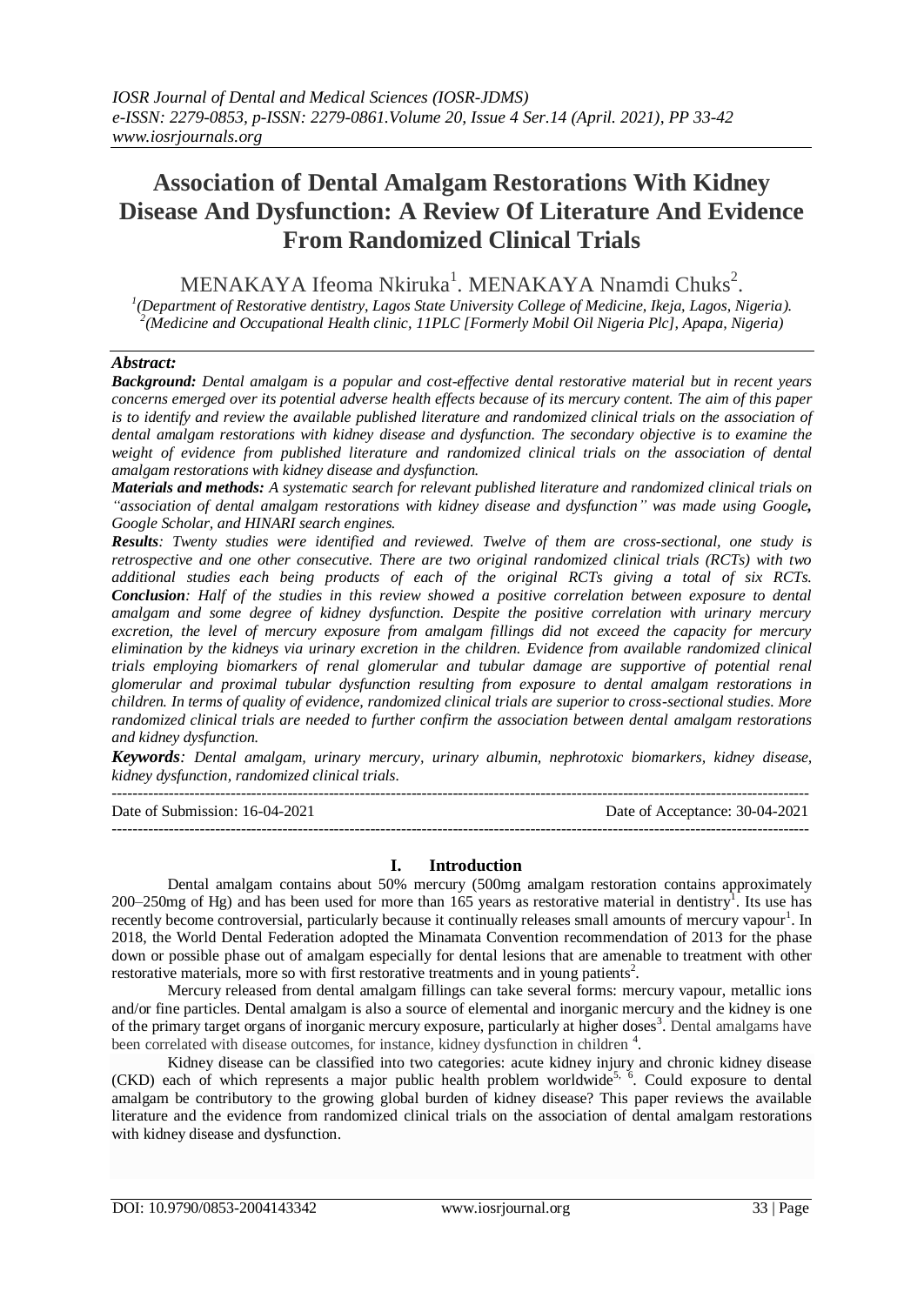## **II. Materials And Methods**

A systematic literature search was carried out in Google**,** Google Scholar, and HINARI search engines with the aim of identifying relevant published literature and randomized clinical trials with information on the main terms "association of dental amalgam restorations with kidney disease and dysfunction". In addition, the search was made using different combinations of the key words. The articles are published in English language

# **III. Result**

The search returned more than 150 articles relating to systemic health effects and safety issues associated with dental amalgam. Twenty (20) studies relevant to association of dental amalgam restorations with kidney disease and dysfunction were identified and reviewed. Table 1 summarizes the characteristics of the reviewed studies. Twelve of the reviewed articles are cross-sectional studies, one a retrospective study while another one is a consecutive study. Six studies are from randomized clinical trials (RCTs) of which there are two original randomized clinical trials and two additional studies as products of each of the two original randomized clinical trials (Table 1).

**Table 1:** Types of reviewed studies and the number of reviewed studies for each type

| Type of Study reviewed    | No. of reviewed studies |
|---------------------------|-------------------------|
| Cross-sectional           |                         |
| Randomized Clinical Trial |                         |
| Retrospective             |                         |
| Consecutive               |                         |
| <b>Total</b>              | 20                      |

The studies in this review involved all age categories (Table 2). Eight of the studies were done in adults while nine studies were carried out in children/adolescents Two studies had adolescents/young adults as study subjects and one study involved all the age categories.

| <b>Type of Study reviewed</b> | No. of adults<br>studied | No.<br>of<br>children/adolescents | No.<br>of<br>adolescents/voung | No. of all age category<br>persons studied |
|-------------------------------|--------------------------|-----------------------------------|--------------------------------|--------------------------------------------|
|                               |                          | studied                           | adults studied                 |                                            |
| Cross-sectional               |                          |                                   |                                |                                            |
| Clinical<br>Randomized        |                          |                                   |                                |                                            |
| Trial                         |                          |                                   |                                |                                            |
| Retrospective                 |                          |                                   |                                |                                            |
| Consecutive                   |                          |                                   |                                |                                            |
| Total                         |                          |                                   |                                |                                            |

**Table 2:** Types of reviewed studies and the age categories of subjects studied

Table 3 summarizes the reviewed studies and the type and number of markers of kidney disease and dysfunction employed in the studies as well as number of studies with positive correlation for kidney disease and dysfunction associated with exposure to dental amalgam restorations.

The markers for kidney disease and dysfunction were evaluated by monitoring the level of urinary mercury concentrations in the study subjects in fourteen studies (nine cross-sectional studies, four RCT studies and one consecutive study in this review). The presence of nephrotoxic biomarkers in the urine of study subjects was evaluated for in seven studies (four cross-sectional studies and three RCT studies). Similarly, in seven studies (four cross-sectional and three RCTs), the presence of significant protein in urine (albuminuria), a marker for glomerular dysfunction was evaluated for. One of the studies in this review is a two-year consecutive case series which evaluated study subjects for blood and urine mercury levels. The study subjects believed that their oral/medical symptoms or conditions were caused by mercury toxicity from amalgam fillings. In one other study, the subjects were evaluated for features of immunologic disease of the kidney associated with exposure to dental amalgam restoration by testing them for serum levels of antibodies to glomerular basement membrane (GBM-IgG). The only retrospective study in this review examined for clinical evidence of kidney disease associated with dental amalgam restorations from the clinical records data of the studied subjects.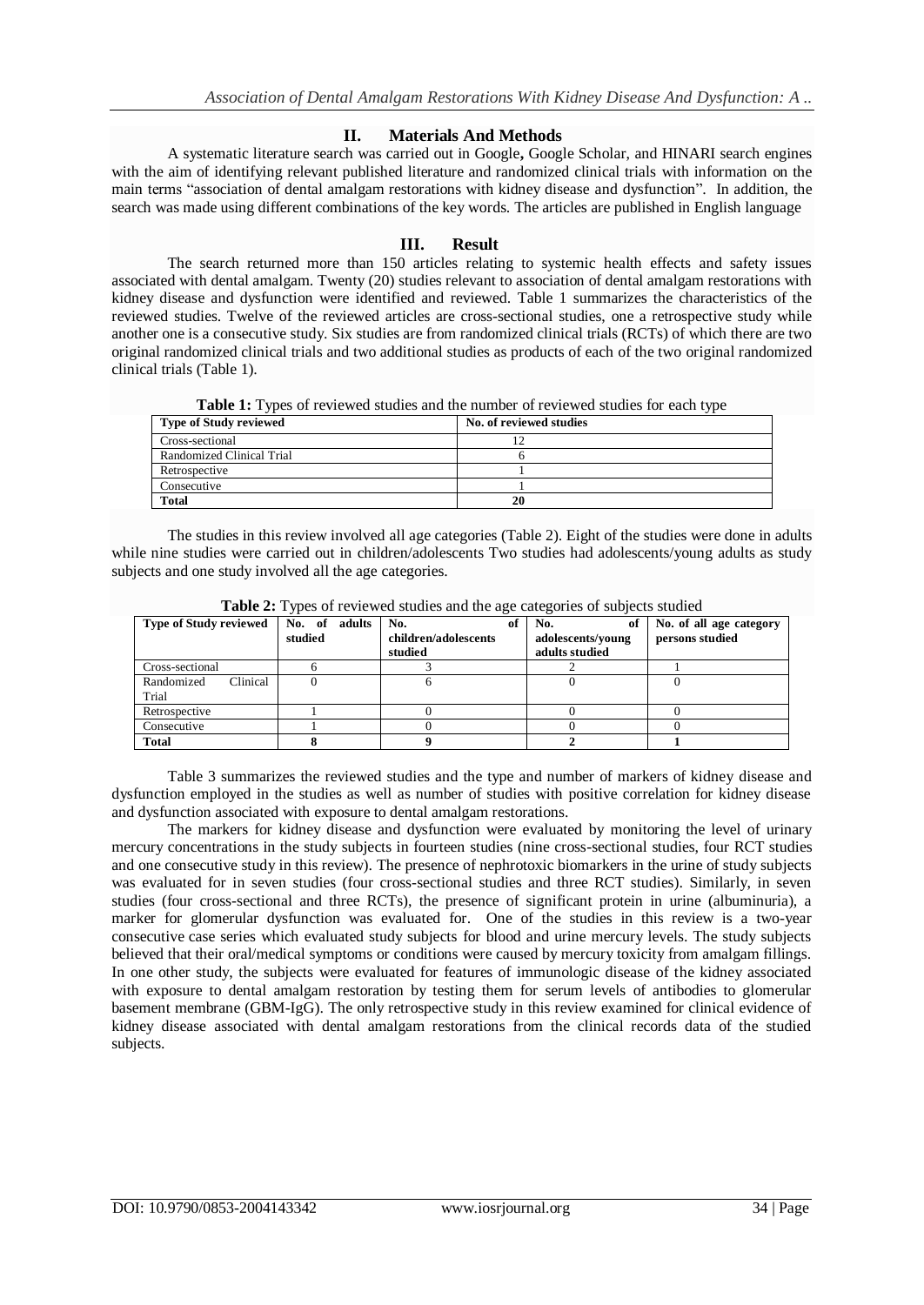**Type 3:** Types of reviewed studies and the type and number of markers of kidney disease and dysfunction employed as well as number of studies with positive correlation for kidney disease or dysfunction associated with dental amalgam restorations

| <b>Study type</b>            | <b>Urinary</b><br>mercury<br>excretion | Nephrotoxic<br>biomarkers | <b>Albuminuria</b> | <b>Clinical</b><br>kidnev<br>disease | Immunologic<br>kidney disease | <b>Number</b><br>of<br>with<br>studies<br>positive<br>correlation<br>for<br>kidnev<br>disease<br>or dysfunction |
|------------------------------|----------------------------------------|---------------------------|--------------------|--------------------------------------|-------------------------------|-----------------------------------------------------------------------------------------------------------------|
| Cross-sectional              |                                        |                           |                    |                                      |                               |                                                                                                                 |
| Randomized<br>clinical trial |                                        | ς                         | 3                  | $\Omega$                             |                               |                                                                                                                 |
| Retrospective                | 0                                      | D                         |                    |                                      |                               |                                                                                                                 |
| Consecutive                  |                                        | D                         |                    | $\theta$                             |                               |                                                                                                                 |
| <b>Total</b>                 | 14                                     |                           |                    |                                      |                               | 10                                                                                                              |

#### **Association of Dental Amalgam restorations with Kidney Disease and Dysfunction: Review of Literature**

Boyd et al first demonstrated possible renal effects of dental amalgam mercury release in an animal study. Working with sheep, they demonstrated reduced inulin clearance by the kidneys and changes in urinary electrolyte patterns in six sheep, each of which was administered 12 occlusal fillings<sup>7</sup>. Their study however, clearly involved an unrealistic exposure scenario<sup>7</sup>. Nevertheless, some studies in humans have shown that people with amalgam restorations have higher kidney mercury concentrations than people without amalgams<sup>8</sup>. Nicholae et als<sup>3</sup> in a population-based study determined the overall urinary mercury level in the Canadian general population in relation to the number of dental amalgam surfaces. The authors employed data from the 2007/2009 Canadian Health Measures Survey, which measured urinary mercury concentrations in a nationally representative sample of 5,418 Canadians aged 6–79 years. Urinary mercury concentrations were stratified by sex, age, and number of dental amalgam surfaces. The authors found that the mean urinary mercury concentrations in the study (general) population were significantly lower than the values considered to be associated with risk to health.

Other studies have investigated kidney function in relation to amalgam loading. For example, in one cross-sectional study involving 48 randomly selected healthy male students, aged 17–22 years, Herrstrom and colleagues<sup>9</sup> found no association between urinary proteins indicative of renal glomerular dysfunction and either number of dental amalgam restorations or urinary mercury levels. The study population in this study was small and this might have underpowered the observations.

In another study Eti et al in the United States detected a small increase in urinary N-acetyl-β-glucosaminidase (NAG) levels in people with amalgam fillings<sup>10</sup>. In this cross-sectional study, the authors sought to answer the question as to whether sufficient mercury was absorbed from dental amalgam fillings to cause renal damage. One hundred healthy adults (18–44 years old) who filled out health questionnaires and voided urine samples had their urine mercury concentration and urinary NAG measured. The subjects were grouped into those with amalgam fillings  $(N=66)$  and those without  $(N=34)$ . People with mercury amalgam fillings excreted slightly more mercury than people without them, and had a very small increase in urinary NAG excretion that the authors considered probably of no clinical significance. They concluded that dose of mercury absorbed from amalgam appeared too little to be a public health hazard for renal injury. The authors conclusion appears inconsistent with their findings which showed statistically significant differences in the median urinary mercury concentration for those with and without amalgam fillings was  $1(1-2)$  and  $0(0-$ 0.6) ng/ml (P<0.01) (95% Confidence Interval) and median urinary NAG concentration was 23 (18–27) and 16  $(11-18)$  units (P<0.05) in the two groups respectively<sup>10</sup>. Moreover, although the authors considered their observation to probably have no clinical significance, this was a cross-sectional study and it is possible that a longer period of follow up of the study population might have revealed a more significant finding giving that kidney damage could be progressive. In this study there was significant disparity in the number of study subjects between the two study groups. The number treated with amalgam was almost double the number without amalgam treatment.

Al-Saleh et al<sup>11</sup> in Saudi Arabia examined the effect of mercury (Hg) associated with dental amalgam fillings on biomarkers of renal and oxidative stress in children age 5-15.5 years. Urine samples were analysed for *N*-acetyl-β-D-glucosaminidase (NAG), α<sub>1</sub>-microglobulin (α<sub>1</sub>-MG), β<sub>2</sub>-microglobulin (β<sub>2</sub>-MG), retinol binding protein (RBP), albumin (ALB), 8-hydroxy-2-deoxyguanosine (8-OHdG) and malondialdehyde (MDA). The level of urinary mercury (UHg-C) was calculated as μg/g creatinine. Multiple regression analyses revealed that the excretion of urinary NAG was significantly associated with the presence of dental amalgam fillings<sup>11</sup>. Furthermore, the authors observed that mercury affected the excretion of urinary 8-OHdG in a dose-related pattern that was mostly associated with long-term exposure to low mercury levels<sup>11</sup>. The data from the study by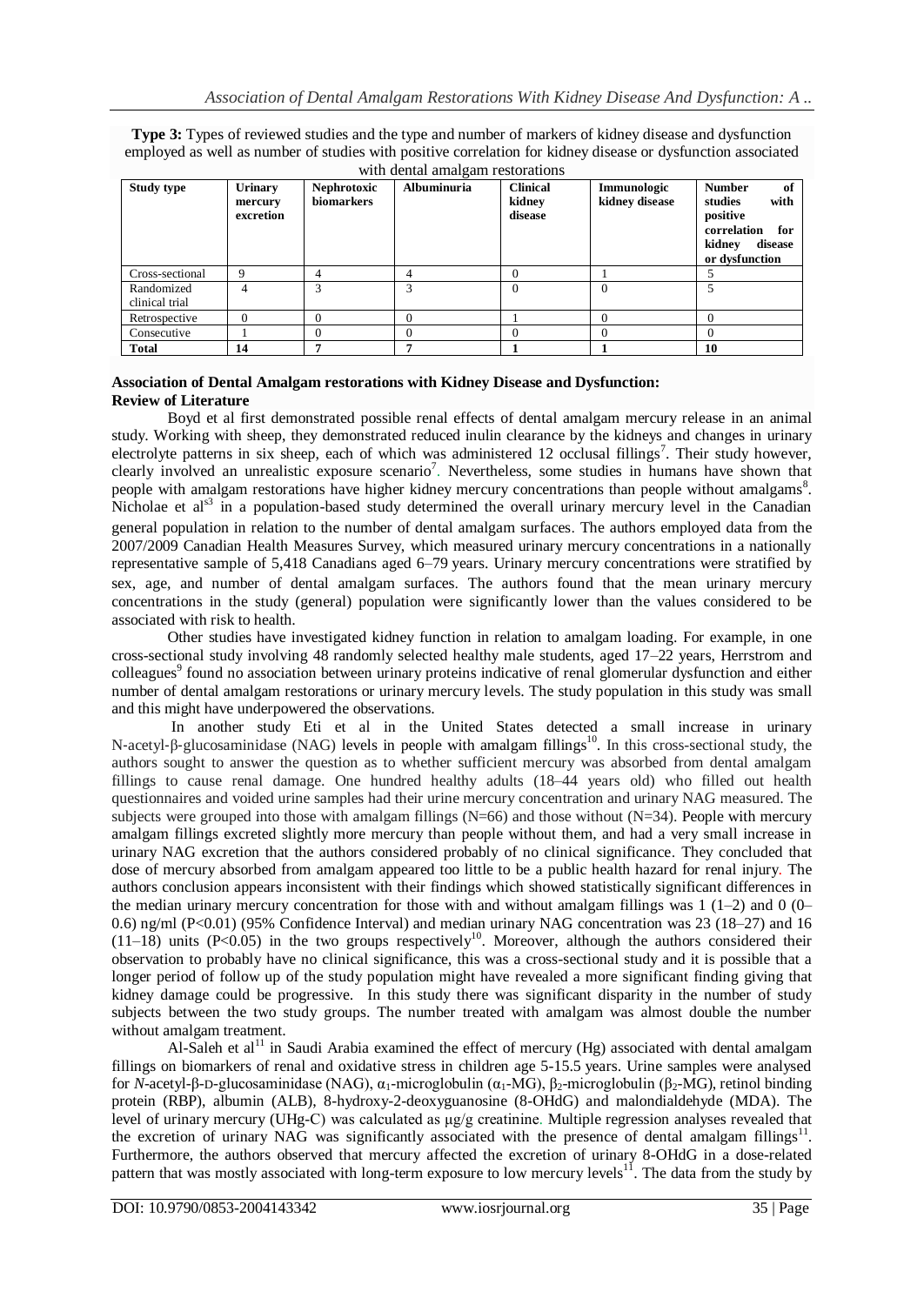Al-Saleh et al provide evidence that low exposure to mercury from dental amalgam fillings exerts an adverse effect on kidney tubular functions in children. The authors suggested that oxidative stress may play a role in the process. They also suggested urinary NAG as the most sensitive of all the investigated renal biomarkers $^{11}$ .

A retrospective cohort study<sup>12</sup> of 20,000 New Zealand military personnel (comprising 84% males) which covered the period 1977 to 1997 found no associations between an index of longitudinal dental amalgam exposure and any of a number of kidney diseases found in hospital discharge data<sup>12</sup>. Although this study had a large sample population, it was retrospective and there is the possibility that some relevant data might have been missing in the clinical records. The data consisted of yearly dental treatment histories, including amalgam filling placements compiled from individual patient records. To minimize amalgam exposure misclassification, the cohort was restricted to people who at New Zealand Defence Force entry were aged less than 26 years old and had all their posterior teeth. The cohort was linked with morbidity records in which disorders of the nervous system and the kidney were examined<sup>12</sup>.

Ye X et  $aI^{13}$  evaluated impacts of low-level mercury exposure on [kidney function](https://www.sciencedirect.com/topics/earth-and-planetary-sciences/renal-function) as well as neurobehavioral and neuropsychological performance among 403 children aged 7–11 years from five schools in Xuhui, Shanghai, China based on dental histories of the children as checked by dentists. One hundred and ninety-eight (198) children had confirmed amalgam fillings while 205 children had never had dental amalgam treatment. Each child provided a urine sample for measurements of total mercury, *N*-acetyl-*β*-D-glucosaminidase (NAG) activity, microalbumin, and creatinine (Cr). Mean urinary mercury concentration was 1.6µg/g creatinine for children with amalgam fillings and 1.4µg/g creatinine for children without amalgam fillings. No differences were found between children with and without amalgam fillings for either microalbuminuria and the nephrotoxic biomarker, NAG.

However, the authors observed that urinary mercury concentration was slightly elevated among children with amalgam fillings, although they found no evidence of adverse effects on kidney function<sup>13</sup>.

Guzi et al<sup>14</sup> studied a small group of 24 Caucasian adults aged between 18 and 75 years, three-quarters of whom were females. All the study subjects had a history of long-term exposure to mercury vapour from mercury-containing amalgam fillings and were showing adverse effects that were laboratory confirmed. Enzyme-linked immunosorbent assays (ELISAs) were used to evaluate serum levels of antibodies to glomerular basement membrane (GBM-IgG). None of the patients showed evidence of anti-GBM autoimmunity. The authors also found no evidence for the presence of circulating anti-GBM antibodies in subjects suffering from adverse events due to long-term exposure to mercury from dental amalgams<sup>14</sup>. The study was however limited its small size study population.

Eyeson et al<sup>15</sup> studied a group of 56 consecutive patients presenting to the Oral Medicine Unit at Guy's Hospital, London, UK over a period of two years from 2003-2004 who believed that their oral/medical symptoms or conditions were caused by mercury toxicity from amalgam fillings. Biochemical investigations that were carried out as part of the study include blood and urine mercury levels. Six healthy volunteers (three males, three females, mean age 45yrs) who had history of medical disorders and who were free of any amalgam restorations were used as controls for the study. The authors found that blood and urine levels were within the normal range in the study cohort. Furthermore, the authors noted that compared to the healthy control group, the symptomatic group had neither a higher estimated daily uptake of inhaled mercury vapour or a higher mercury concentration in blood and urine. The authors concluded that the study provided no scientific basis for the belief that the patients' symptoms were the result of mercury release from their amalgam restorations<sup>15</sup>. Despite the fact that all the subjects studied had urine mercury levels below the limit of normal level (50nmol/L or about 18μg/L), the study sample population was small and much more so the healthy control group which comprised just six volunteers.

Other studies have also investigated the effect of amalgam restorations on the levels of mercury in urine and other bodily fluids. One German study measured 24-hour urinary mercury levels in 703 adolescent/young adult subjects with amalgam restorations  $16, 17$ . The study found the mean urine mercury level was 0.75 μg/L and the mean level standardized for creatinine was 0.64μg mercury/g of creatinine in the study population<sup>16, 17</sup>. Furthermore, the mean 24-hour urinary mercury excretion was  $0.48$  micrograms in subjects younger than 18 years and 0.99 micrograms in subjects older than 18 years<sup>16, 17</sup>. The value standardized for creatinine reported in the study was lower than the minimum mean level (30μg mercury/g of creatinine) reported by the World Health Organization to be associated with adverse effects in sensitive people<sup>16, 18</sup>. Another study investigated urinary mercury levels in German children age  $3-15$  years with and without amalgam restorations<sup>16</sup> <sup>19</sup>. The mean urinary mercury concentration for the 93 children without amalgams was  $0.17\mu g/L$ , compared to  $0.70\mu$ g/L for the 86 children with amalgam restorations<sup>16, 19</sup>. A significant difference in urinary mercury levels was found between the two groups, as well as a positive correlation between the number of amalgam surfaces and urinary mercury levels<sup>16, 19</sup>. But despite the significant differences urinary mercury levels were well below the normal limit of 18μg/L.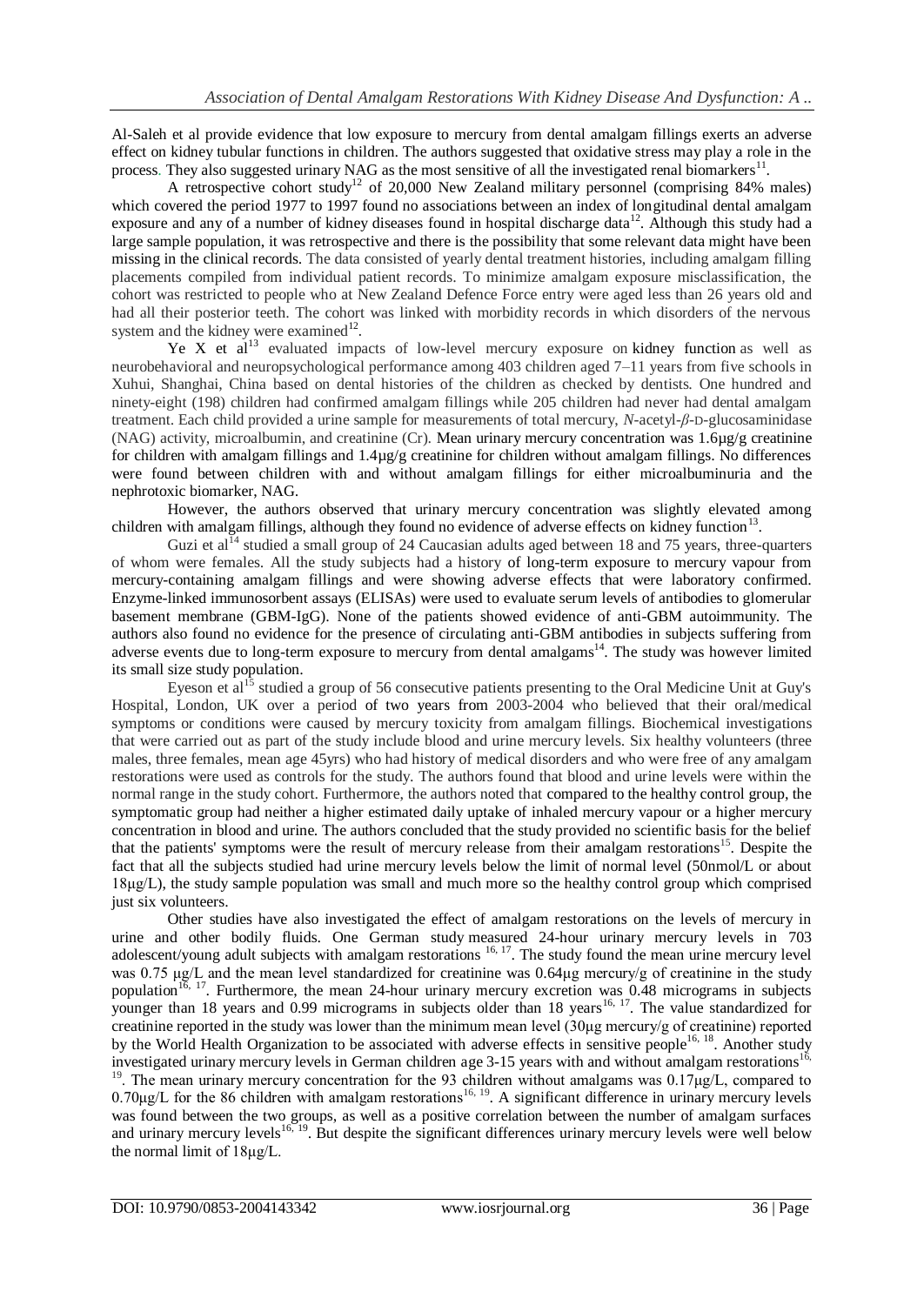From a nationally representative study sample in the United States, using household interview, dietary interview, dental examination, and laboratory data from the 1999–2000 National Health and Nutrition Examination Survey (NHANES), Dye et al<sup>20</sup> al examined the association between urinary mercury concentrations and dental restorations in US women of reproductive age in whom approximately 13% of all posterior dental surfaces were restored with amalgams. They found that the average urinary mercury level in the women was low (1.34μg/L).

Again, Kingman and colleagues<sup>21</sup> from a cohort of United States adult military population of 1127 healthy males whose ages ranged from 40 to 78 years and had an average of 19.9 tooth surfaces exposed to amalgam, with amalgam exposure varying from 0 to 66 surfaces. Their average inorganic urinary mercury concentrations were 2.88μg/L. There was significant correlation between amalgam exposure and the total urinary mercury concentrations. Based on the cross-sectional data, it was estimated that, on average, each tensurface increase in amalgam exposure is associated with an increase of  $1\mu g/L$  mercury in urine concentration suggesting a potential for renal damage with increasing dental amalgam exposure.

Dutton et  $al^{22}$  analysed data from 2,137 Canadian adult subjects mean age 49.3 years with and without dental amalgam who agreed to undergo a urinary six-hour challenge to determine their mercury levels from September 2010 through February 2013. Urinary mercury levels were statistically significantly higher in participants with amalgam surfaces, with an average difference of 0.55μg/g-creatinine. The authors also found a statistically significant linear relationship between urinary mercury levels and the number of amalgam surfaces. They estimated that an individual with seven or more dental amalgam surfaces has 30% to 50% higher urinary mercury levels than an individual without amalgams.

From Egypt, Mortada and colleagues<sup>23</sup> studied 101 healthy adults (80 males and 21 females) grouped into those with amalgam fillings (39 males and 10 females) and those without (41 males and 11 females). Exposure to mercury was assessed by determination of mercury levels in blood, urine, hair and nails. Urinary excretion of beta-2-microglobulin (beta2M), N-acetyl-beta-D-glucosaminidase (NAG), gamma-glutamyl transferase (gamma GT) and alkaline phosphatase (ALP) were evaluated as markers of tubular damage. Albuminuria was also assayed as an early indicator of glomerular dysfunction while serum creatinine, beta-2 microglobulin (beta2M) and blood urea nitrogen (BUN) were determined to assess glomerular filtration. The authors found that mercury levels in blood and urine were significantly higher in persons with dental amalgam than those without. Furthermore, in the dental amalgam group, blood and urine mercury levels significantly correlated with the number of dental amalgams. Again, urinary excretion of NAG, gamma GT and albumin was significantly higher in persons with dental amalgam than those without, and urinary excretion of NAG and albumin significantly correlated with the number of amalgam fillings. They concluded that kidney damage is possible with dental amalgam exposure conditions and may be assessed by urinary excretions of albumin, NAG, and gamma-GT $^{23}$ .

## **Randomized Clinical Trials**

Randomized clinical trials on the effects of dental amalgam on kidney disease and dysfunction have been very few and have been carried out in children. In one original randomized clinical trial, the New England Children's Amalgam Trial (NECAT) Bellinger et al<sup>24</sup> in the United States compared renal function (and neuropsychological function) in children whose dental caries were restored using amalgam or mercury-free materials. This was a two-group randomized clinical trial involving five community health dental clinics in Boston, Massachusetts, and one in Farmington, Maine, between September 1997 and March 2005. A total of 534 children aged 6 to 10 years at baseline with no prior amalgam restorations and two or more posterior teeth with caries were randomly assigned to receive dental restoration at baseline and incident caries during a fiveyear follow-up period using either amalgam  $(n=267)$  or resin composite  $(n=267)$  materials. Renal glomerular function was measured by creatinine-adjusted albumin in urine. The study subjects had two or more posterior teeth with dental caries such that restoration would include the occlusal surfaces and had a mean of 15 tooth surfaces (median, 14) restored during the five-year study period. They had no prior history of renal or immunosuppressive disease. The study initially attempted to collect timed overnight urine samples from the children, but switched to spot samples mid-trial due to challenges with collecting timed overnight samples from the children.

The authors found a statistically significant higher mean urinary mercury level (0.9 vs. 0.6  $\mu$ g/g of creatinine at year 5, *P*<.001) in the amalgam group compared to the composite resin group. None of the children in the study had a urinary mercury level greater than 20 μg/g of creatinine at any time in the trial**.** There were 77 children with microalbuminuria (albumin >30 mg/g of creatinine) during the trial with no significant difference between treatment groups. There were also no statistically significant differences in adverse renal effects observed over the five-year period in children whose caries were restored using dental amalgam or composite materials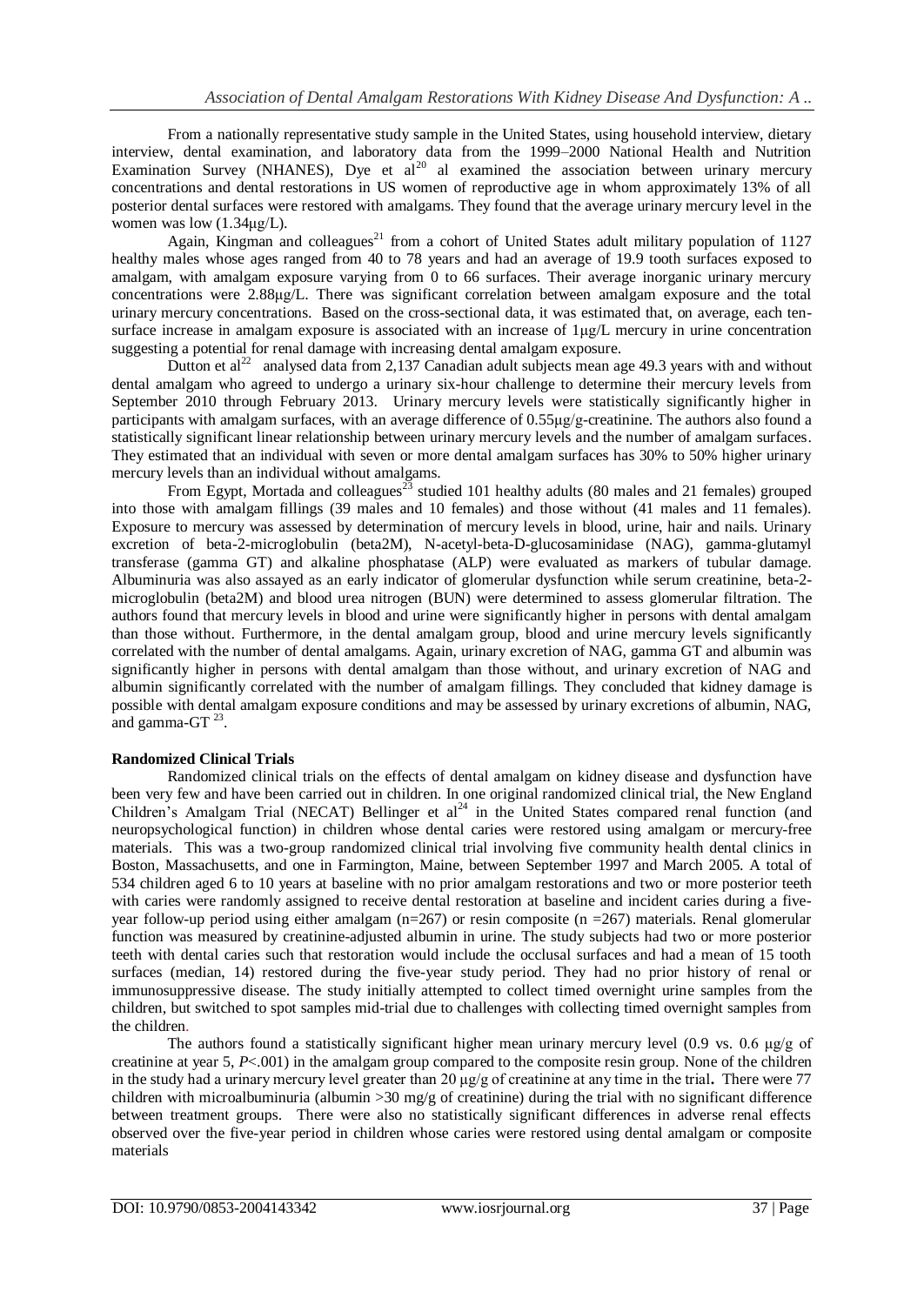In another study derived from the NECAT trial by Barregard et  $al^{25}$  which focused on renal effects of dental amalgam, indices of glomerular and tubular kidney function measured in the trial such as urinary albumin, alpha-1-microglobulin, gamma-glutamyl transpeptidase (g-GT) and N-acetyl-b-glucosaminidase (NAG) were analysed. Unlike in the composite group, children in the amalgam group had an elevated prevalence of microalbuminuria<sup>25</sup> (defined as urinary albumin >30 mg/g creatinine) in years 3 and 5 of the fiveyear follow-up. But there was no significant increase in the microalbuminuria associated with either the number of amalgam fillings or urinary mercury excretion levels. The authors considered the increased prevalence of microalbuminuria in children treated with dental amalgam might reflect a causal association or a chance finding. This analytic study of the NECAT randomized clinical trial also showed no effect of dental amalgam on renal tubular function with no significant urinary excretion of the renal biomarkers<sup>25</sup>. Furthermore, there was a lack of association between amalgam restorations and urinary NAG. However, the authors did acknowledge that a follow-up period beyond five years might be needed to demonstrate potential subtle toxic effects of exposure to mercury from dental amalgam, such as on renal proximal tubules.

In yet another study derived from the NECAT trial, Dunn et  $al^{26}$  analysed a comparison of urinary mercury levels at various points of the New England Children's Amalgam Trial (NECAT) trial with baseline values from the children when they had no amalgam restorations. They observed that the number of amalgam restorations had a significant dose-response relationship with urinary mercury levels. Notably, they also found that daily gum chewing in patients with amalgam filling was associated with these elevated levels<sup>26</sup>.

Another original randomized clinical trial is the Casa Pia 7-year longitudinal study<sup>27</sup> which was carried out in Portugal. In the study, Woods et al<sup>27</sup> evaluated urinary concentrations of glutathione S-transferases (GSTs) alpha and pi as biomarkers of renal proximal and distal tubular integrity, respectively, and albumin as a biomarker of glomerular integrity in children over a 7-year course of dental amalgam treatment. Five hundred and seven (507) children, aged 8-12 years at baseline, participated in the clinical trial to evaluate the renal (and neurobehavioural) effects of dental amalgam in children. The subjects had an average total of 19 amalgam surfaces and were randomized to either dental amalgam or resin composite treatment groups. Urinary GSTs alpha and pi, albumin, and creatinine concentrations were measured at baseline and annually in all subjects. Using linear regression analysis, the authors found that urinary GST-alpha concentrations were similar between treatment groups and in each sex and race (white vs. non-white) group in each follow-up year. GST-pi levels tended upward over the course of follow-up by four- to six-fold. This increase was seen in all groups irrespective of the treatment group, race, or gender. Females had GST-pi levels approximately twice those of males at all ages. Albumin concentrations were constant throughout the follow-up period and did not differ by treatment, although females had 39% higher albumin levels than males. Furthermore, they found no significant effects of amalgam treatment on the proportion of children with microalbuminuria  $(>30 \text{ mg/g} \text{ creationine}).$ 

But in a subsequent study derived from the Casa Pia children's dental amalgam trial, Geier and his colleagues<sup>4</sup> looked at urinary biomarkers of kidney integrity in children 8–18 years old, with and without dental amalgam fillings, from the completed parent study of the clinical trial. Their study determined whether there was a significant dose-dependent correlation between increasing mercury exposure from dental amalgams and glutathione S-transferase alpha (GST-α) and glutathione S-transferase pi (GST-π) as biomarkers of kidney proximal convoluted and distal convoluted tubular integrity respectively. Using a different and more sensitive statistical model than was used in the parent study, they found a statistically significant dose-dependent correlation between cumulative exposure to mercury from dental amalgams and urinary levels of GST-α**,** after covariate adjustment but a non-significant relationship was observed with urinary levels of GST-π. Furthermore, they observed that urinary GST-α levels increased by about 10% over the 8-year course of the study among individuals with an average exposure to amalgams in the amalgam group, compared to those with no exposure to dental amalgams. These findings suggest that dental amalgam does contribute to on-going kidney damage at the level of the proximal renal tubules in a dose-dependent fashion. It is noteworthy that this study involved some older children (age 8-18years)<sup>4</sup> compared to the original Casa Pia study by Woods et al (age 8-12years)<sup>27</sup>.

In yet another study, as part of the Casa Pia longitudinal study, Woods et al<sup>28</sup> performed annual measurements of urinary mercury concentrations in children between 8 and 18 years of age as an assessment of longitudinal exposure to mercury from amalgam fillings in relation to number of amalgam surfaces and time since placement over a 7-year course of amalgam treatment. In the study, the children were randomized to either dental amalgam or composite resin fillings. Urinary mercury and creatinine concentrations were measured at baseline and annually in all the participants. Baseline urinary mercury concentration  $\sim 1.5 \mu g/L$ ) was comparable in the two treatment groups. The mean urinary mercury concentrations in the amalgam group increased to a peak of  $\sim 3.2 \mu g/L$  at year 2 and then declined to baseline levels by year 7 of follow-up consistent with a whole-body biological half-time of mercury in the order of 60–70 days. There was a strong, positive association between urinary mercury and both the number of amalgam surfaces and time since placement. Girls had significantly higher mean urinary mercury concentrations than boys throughout the course of study. This was not attributable to the amount of amalgam treatment received. There were no differences by race in urinary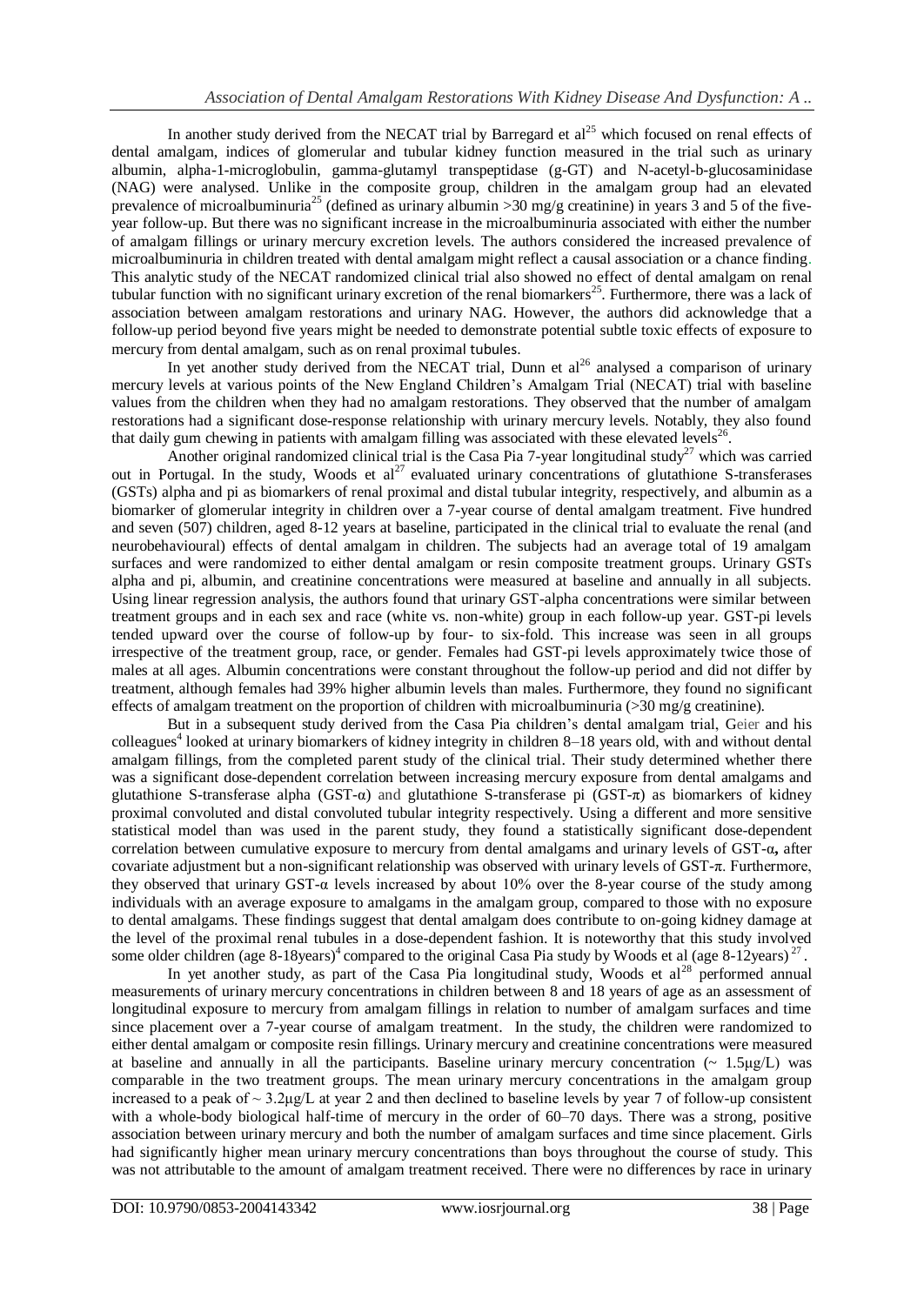mercury concentration associated with amalgam exposure. The authors thus concluded that urinary mercury concentrations are highly correlated with both number of amalgam fillings and time since placement in children. In addition, they suggested the existence of possible sex-related differences in mercury handling and susceptibility to mercury toxicity. However, the authors also observed a constant but quantifiable urinary mercury excretion among children in the study who did not receive amalgam restorations, most likely representing the systemic uptake of mercury from food, air, and other environmental sources. The latter observations implied that the level of mercury exposure from all sources including amalgam fillings did not exceed the capacity for mercury elimination by the kidneys via urinary excretion in the children.

#### **IV. Discussion**

There are a total of 20 studies in the current review that examined the association of dental amalgam restorations with kidney disease and dysfunction. Twelve of the studies are cross-sectional<sup>3, 9, 10, 11, 13, 14, 17, 19, 20,</sup>  $21, 22, 23$ . One study is retrospective<sup>12</sup> while another one is a consecutive study<sup>15</sup>. Six studies are randomized controlled trials<sup>4, 24, 25, 26, 27, 28</sup> with two studies each being products of each of two original randomized clinical trials<sup>24, 27</sup>: the NECAT randomized clinical trial <sup>25, 26</sup> and the Casa Pia 7-year longitudinal study<sup>4, 28</sup> respectively.

The studies in this review covered all age categories. Eight of the studies were carried out in adult subjects<sup>10,12,14,15,20,21,22,23</sup>. Nine studies involved children/adolescents.<sup>4,11,13,19,24,25,26,27,28</sup> while adolescents/young adults were the subjects in two studies<sup>9, 17</sup>. One study involved all the age categories<sup>3</sup>. The studies were also spread across five continents; Africa (1), Asia (2), Europe (8) North America (8) and Oceania (1). Specific countries where the studies were carried out include Egypt (Africa), China and Saudi Arabia (Asia), Germany, Italy, Portugal, Sweden, United Kingdom (Europe) Canada and the United States (North America), New Zealand (Oceania).

The correlation of exposure to dental amalgam with kidney disease and dysfunction was evaluated by monitoring the level of urinary mercury concentration in study subjects in fourteen studies 3, 10, 13, 15, 17, 19, 20, 21,  $23, 24, 25, 26, 28$ . Urinary mercury concentration has been widely used as a measure of mercury exposure from dental amalgam fillings<sup>24, 25</sup> and occupational exposures resulting in urinary mercury levels greater than 50  $\mu$ g/L ( $18\mu$ g/g of creatinine) have been associated with renal and immunological impairments  $^{18}$ .

Findings in this review show that in four  $^{19, 21, 22, 23}$  out of nine<sup>3, 10, 13, 15, 17, 19, 20, 21, 22, 23</sup> cross-sectional studies in which kidney dysfunction was evaluated by monitoring the level of urinary mercury concentration in study subjects, a significant positive correlation was shown between exposure to dental amalgam and levels of urinary mercury excretion. These four cross-sectional studies<sup>19, 21, 22, 23</sup> observed significant differences in urinary concentration of mercury between study subjects with and without exposure to dental amalgam, including a positive correlation between the number of amalgam surfaces and urinary mercury levels in two studies <sup>19, 21</sup>. The urinary mercury concentrations observed in the studies were however well below the minimum levels reported for normal health by the World Health Organization<sup>18</sup>. Moreover, typical urinary mercury levels in adults with amalgam fillings have been shown to be much lower than in those where renal effects have been demonstrated  $20, \overline{21}, 22, 30, 3\overline{1}$ . On the other hand, Kingman et al<sup>21</sup> suggested that each ten-surface increase in amalgam exposure is associated with an increase of 1μg/L mercury in urine concentration indicating a potential for renal damage with increasing dental amalgam surface exposure.

Again, in four of the cross-sectional studies  $10, 11, 13, 23$ , the correlation between dental amalgam exposure and kidney dysfunction was evaluated for by the presence of nephrotoxic biomarkers in the urine of study subjects. Two of the four cross-sectional studies<sup>11, 23</sup> showed a positive correlation between exposure to dental amalgam and the nephrotoxic biomarker, N-acetyl-b-glucosaminidase (NAG). It was shown that excretion of the nephrotoxic biomarker was significantly associated with the presence of dental amalgam fillings<sup>11</sup>. Al-Saleh et al<sup>11</sup> also noted that low exposure to mercury from dental amalgam fillings exerts an adverse effect on kidney tubular functions in children and suggested that oxidative stress may play a role in the process. Mortada et  $al^{23}$ showed urinary excretion of NAG, and gamma GT was significantly higher in persons with dental amalgam than those without, and urinary excretion of NAG was significantly correlated with the number of amalgam fillings. Al-Saleh et al suggested urinary NAG as the most sensitive of all the investigated renal biomarkers<sup>1</sup>

Also, in four cross-sectional studies, the presence of significant protein in urine (microalbuminuria), an indicator for glomerular dysfunction was evaluated for<sup>9, 11, 13, 23</sup>. Here again, two cross-sectional studies<sup>11,23</sup> showed significant positive correlation between exposure to dental amalgam and microalbuminuria. Mortada et al<sup>23</sup> observed that urinary excretion of albumin was significantly higher in persons with dental amalgam than those without. Furthermore, in the amalgam group, urinary excretion of NAG and albumin significantly correlated with the number of fillings<sup>23</sup>. Mortada et al  $^{23}$  note that in the context of dental amalgam exposure conditions, kidney damage is a possibility and may be assessed by urinary excretions of albumin and nephrotoxic biomarkers such as NAG, and gamma-GT.

The only retrospective study in this review examined for the presence of kidney disease in association with dental amalgam restorations from the clinical records data of the studied cohort. The authors found no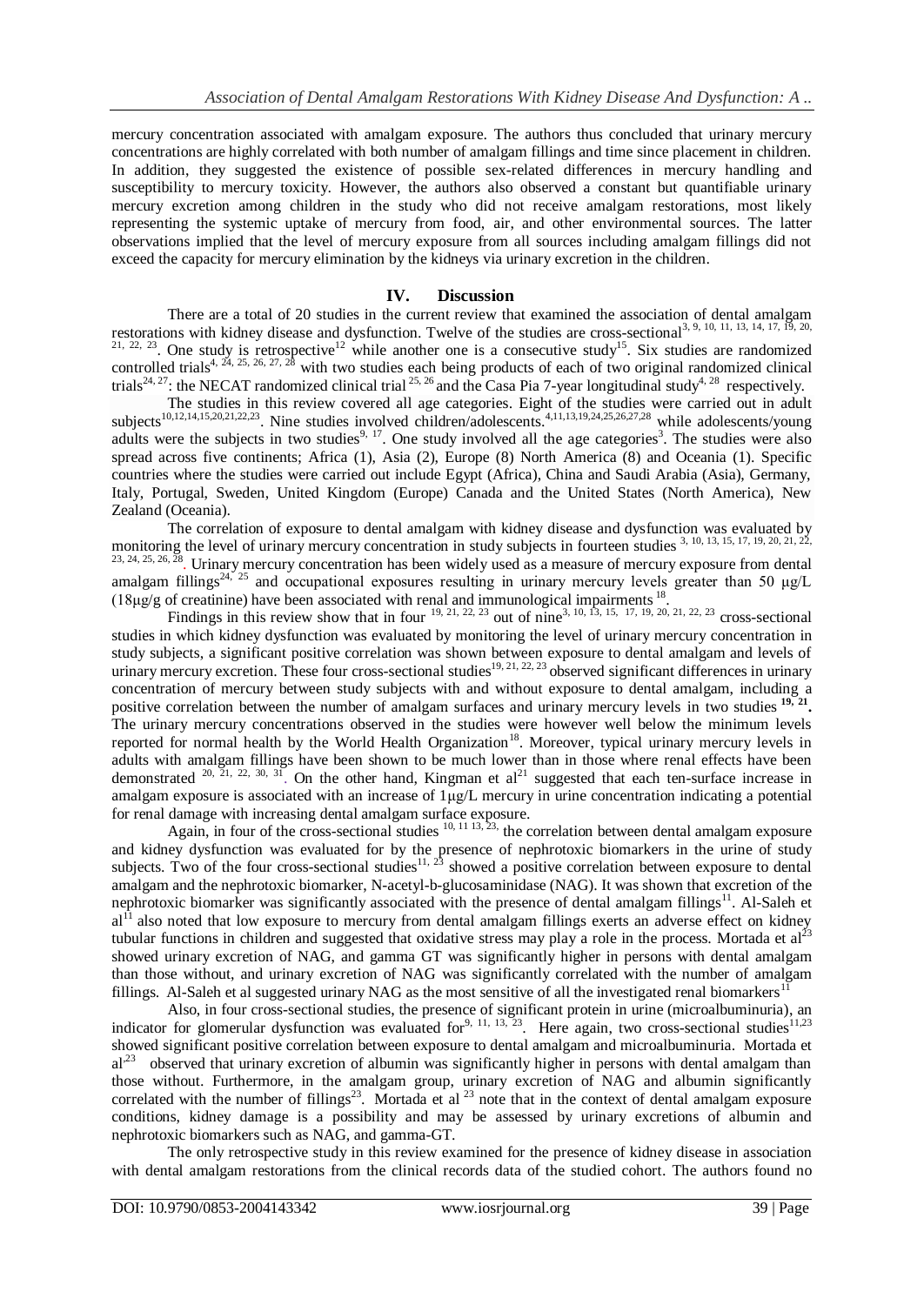associations between an index of longitudinal dental amalgam exposure and any of a number of kidney diseases found in hospital discharge data<sup>12</sup>. Although this study had a fairly large sample population, the study population was limited to military personnel and a predominantly male gender.

Again, from the sole consecutive study in this review, there was no correlation between dental amalgam restorations and kidney dysfunction as evaluated by mercury levels in the blood and urine of study subjects $15$ .

From the perspective of the randomized clinical trials, the correlation of urinary mercury excretion with dental amalgam exposure was evaluated in four studies  $24$ ,  $25$ ,  $26$ ,  $28$ . Three of the studies showed a positive correlation<sup>24, 26, 28</sup>. Bellinger et al <sup>24</sup> from the original NECAT study observed a statistically significant higher mean urinary mercury level (0.9 vs. 0.6 μg/g of creatinine at year 5, *P*<.001) in the amalgam group compared to the composite resin group.

Dunn et al  $^{26}$  observed that the number of amalgam restorations had a significant dose-response relationship with urinary mercury levels. Notably, they also found that daily gum chewing in the presence of amalgam was associated with these elevated levels<sup>26</sup>. Woods et al<sup>28</sup> also observed a strong, positive correlation between urinary mercury excretion and both the number of amalgam surfaces and time since placement in children. But as with the cross-sectionals studies none of the children in the RCTs had a urinary mercury level greater than 20μg/g of creatinine during the trial which is well below 30μg mercury/g of creatinine minimum mean level reported by the World Health Organization<sup>16, 18</sup>. These observations would suggest that the level of mercury exposure from amalgam fillings did not exceed the capacity for mercury elimination by the kidneys via urinary excretion in the children<sup>28</sup>. Still the higher levels of urinary mercury excretion in subjects with dental amalgam fillings would suggest some degree of kidney dysfunction associated with exposure to dental amalgam even if overall renal excretion capacity of mercury remains adequate. Kingman et  $al<sup>21</sup>$  suggested that each tensurface increase in amalgam exposure is associated with an increase of  $1\mu g/L$  mercury in urine concentration indicating a potential for renal damage with increasing dental amalgam surface exposure.

The correlation of the nephrotoxic biomarkers with dental amalgam exposure was evaluated in three RCT studies<sup>4, 25, 27</sup>. Only one of the three RCT studies<sup>4</sup> demonstrated a positive correlation. This study was a further analysis of the original Casa Pia children's dental amalgam trial using a different and more sensitive statistical model than the original parent study<sup>4</sup>. The authors found a statistically significant dose-dependent correlation between cumulative exposure to mercury from dental amalgams and urinary levels of the nephrotoxic biomarker GST- $\alpha^4$ . This observation suggests that dental amalgams contribute to on-going kidney damage in the proximal tubules of the kidney in a dose-dependent fashion<sup>4, 32</sup>. The original Portugal-based Casa Pia 7-year longitudinal study<sup>27</sup> observed no significant correlation between amalgam treatments and the urinary levels of the nephrotoxic biomarkers<sup>27</sup>. Similarly, in the original NECAT randomized clinical trial<sup>24</sup> there was no correlation between dental amalgam treatment and renal tubular dysfunction, with no significant urinary excretion of the nephrotoxic biomarkers. But the authors did acknowledge that a follow-up period beyond five years might be necessary in order to observe potential subtle toxic effects of exposure to mercury from dental amalgam, such as on renal proximal tubules $^{24}$ .

With respect to microalbuminuria, Three RCT studies<sup>24, 25, 27</sup> examined for the correlation of this index of glomerular dysfunction with dental amalgam exposure. Only in one study<sup>25</sup> was an increased prevalence of microalbuminuria in the amalgam treatment group demonstrated in years 3 and 5 of the five-year follow-up. Unlike in the composite resin group, children in the amalgam group had an elevated prevalence of microalbuminuria<sup>25</sup> (defined as urinary albumin  $>$ 30 mg/g creatinine) in years 3 and 5 of the five-year followup. The authors considered the increased prevalence of microalbuminuria in children treated with dental amalgam could reflect a causal association or might be a chance finding. None of the three studies from the Portugal-based Casa Pia 7-year longitudinal trial $^{4, 27, 28}$  observed a significant correlation between amalgam treatments and the presence of microalbuminuria in children.

## **V. Summary of findings in the current review**

Half of the 20 studies in this review showed a positive correlation between exposure to dental amalgam and some degree of kidney dysfunction as evidenced by increased urinary mercury concentration<sup>19, 21, 22, 23,  $\bar{24}$ , 26,</sup> <sup>28</sup>, presence of nephrotoxic biomarkers' in urine<sup>4, 11, 23</sup> and presence of microalbuminuria <sup>11, 23, 25</sup>. Only two studies<sup>12, 14</sup> evaluated for association of kidney disease (one of which was immunologic renal disease<sup>14</sup>) with exposure to dental amalgam. The two studies showed a lack of correlation between dental amalgam exposure and kidney disease<sup>12</sup> or immunologic renal disease<sup>14</sup> respectively.

. Five of the studies with a positive correlation between dental amalgam exposure and some degree of kidney dysfunction are cross-sectional studies<sup>11, 19, 21, 22, 23</sup> and five are randomized clinical trials<sup>4, 24, 25, 26, 28</sup>. Again, while in four of the five cross-sectional studies, the correlation is with urinary mercury excretion<sup>19, 21, 22,</sup>  $23$ , in two studies, it is in the context of a nephrotoxic biomarker of tubular injury and urinary albumin  $excretion<sup>11, 23</sup>$ .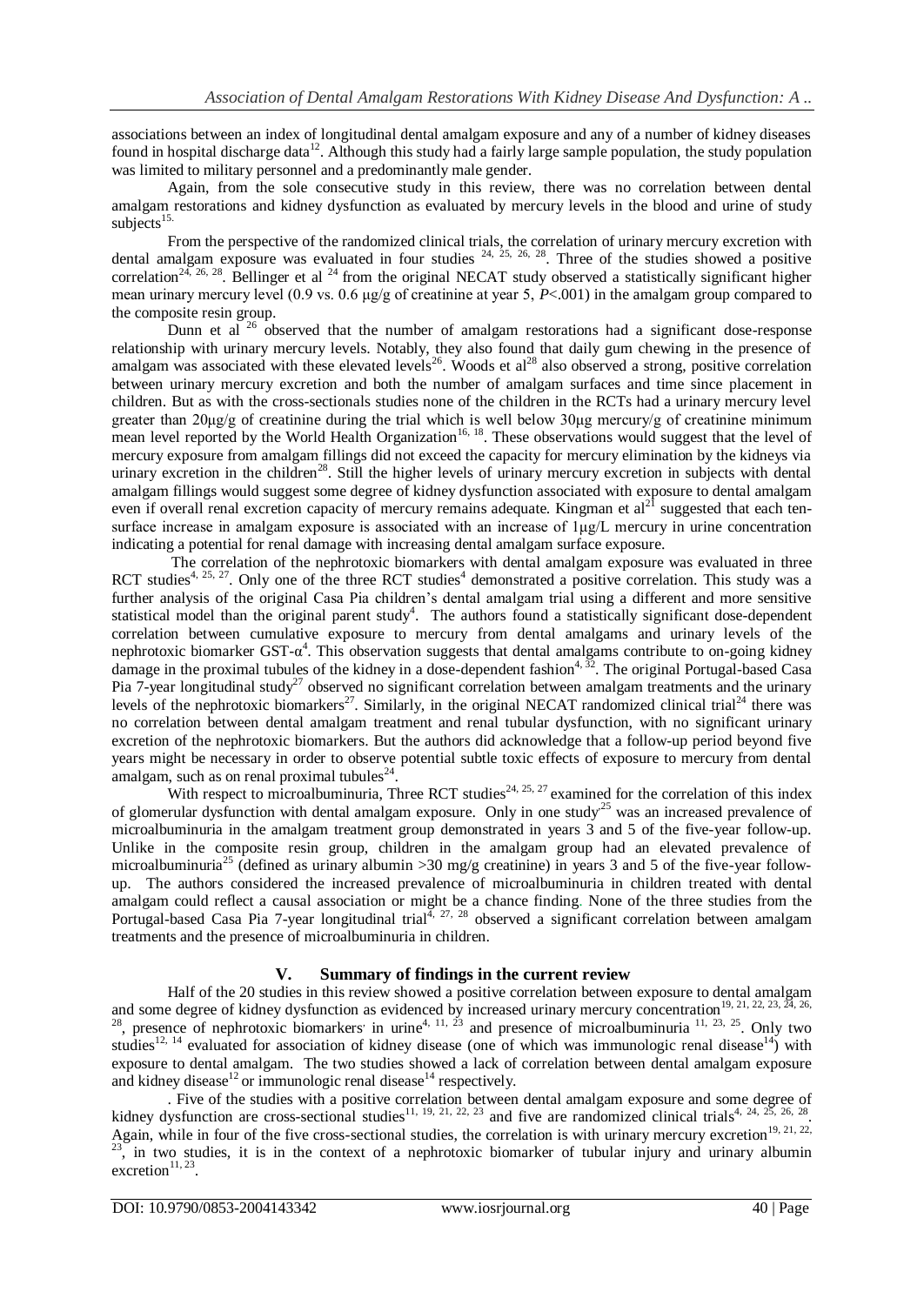From the perspective of the randomized clinical trials, the positive correlation is with urinary mercury excretion in three studies<sup>24, 26, 28</sup>, nephrotoxic biomarkers of tubular injury in one<sup>4</sup> and with urinary albumin excretion in one other<sup>25</sup>. Moreover, in seven of the ten studies with positive correlations between exposure to dental amalgam and kidney dysfunction the study subjects were children<sup>4, 11, 19, 24, 25, 26, 28</sup>.

Despite the positive correlation with urinary mercury excretion, the level of mercury exposure from amalgam fillings did not exceed the capacity for mercury elimination by the kidneys via urinary excretion in the children so that urinary mercury levels in those with amalgam fillings remained well below the limit of normal levels..

Evidence from the available randomized clinical trials employing biomarkers of renal tubular and glomerular dysfunction are supportive of potential renal glomerular and proximal tubular damage resulting from exposure to dental amalgam restorations in children.

The findings in this review agree with Minamata Convention recommendations as adopted by the World Dental Federation in 2018 to the effect that amalgam restorations should not be used for treatment of dental lesions where other suitable restorative materials are available especially in young patients. Children in particular are known to be vulnerable to mercury  $2^5$ .

#### **VI. Conclusion**

There is a positive correlation between exposure to dental amalgam and some degree of kidney dysfunction. Despite the positive correlation with urinary mercury excretion, the level of mercury exposure from amalgam fillings did not exceed the capacity for mercury elimination by the kidneys via urinary excretion in the children. Evidence from available randomized clinical trials employing biomarkers of renal tubular and glomerular damage are supportive of potential renal glomerular and proximal tubular dysfunction resulting from exposure to dental amalgam restorations in children. In terms of quality of evidence, randomized clinical trials are superior to cross-sectional studies. More randomized clinical trials are needed to further confirm the association between dental amalgam restorations and kidney disease and dysfunction.

#### **References**

- [1]. [Bharti,](https://www.ncbi.nlm.nih.gov/pubmed/?term=Bharti%20R%5BAuthor%5D&cauthor=true&cauthor_uid=21217947) R[, Kaur](https://www.ncbi.nlm.nih.gov/pubmed/?term=Wadhwani%20KK%5BAuthor%5D&cauthor=true&cauthor_uid=21217947) K, Aseem [W, Tikku](https://www.ncbi.nlm.nih.gov/pubmed/?term=Tikku%20AP%5BAuthor%5D&cauthor=true&cauthor_uid=21217947) P & [Chandra](https://www.ncbi.nlm.nih.gov/pubmed/?term=Chandra%20A%5BAuthor%5D&cauthor=true&cauthor_uid=21217947) A. (2010). Dental amalgam: An update. [J Conserv Dent](https://www.ncbi.nlm.nih.gov/pmc/articles/PMC3010024/) 13(4): 204–208.<br>[2]. World Dental Federation (2018). Dental Amalgam Phase Down: Adopted by FDI General Assembly Septem
- [2]. World Dental Federation (2018). Dental Amalgam Phase Down: **Adopted by FDI General Assembly September, 2018 in Buenos Aires, Argentina.** Available from[: https://www.fdiworlddental.org/dental-amalgam-phase-down](https://www.fdiworlddental.org/dental-amalgam-phase-down) [Accessed]: 14 April 2021. Zahnmedizin 104(11) 1336-1340.
- [3]. Nicolae, A., Ames, H. & Quiñonez, C. (2013) Dental amalgam and urinary mercury concentrations: a descriptive study. *BMC Oral Health* 13, 44[. https://doi.org/10.1186/1472-6831-13-44.](https://doi.org/10.1186/1472-6831-13-44)
- [4]. Geier, DA, Carmody, T, Kern, JK , King, PG Geier, MR (2012). [A significant dose-dependent relationship between mercury](https://journals.sagepub.com/doi/full/10.1177/0960327112455671)  [exposure from dental amalgams and kidney integrity biomarkers: A further assessment of the Casa Pia children's dental amalgam](https://journals.sagepub.com/doi/full/10.1177/0960327112455671)  [trial.](https://journals.sagepub.com/doi/full/10.1177/0960327112455671) Human & Experimental Toxicology, vol. 32, 4: pp. 434-440.
- [5]. Gentile G. & Remuzzi G. (2016). Novel biomarkers for renal diseases? None for the moment (but one). Journal of Biomolecular Screening 21(7), 655-670.
- [6]. Levey AS, Atkins R, Coresh J. et al. (2007) Chronic kidney disease as a global public health problem: approaches and initiatives a position statement from Kidney Disease Improving Global Outcomes. Kidney Int, 72, 247-259.
- [7]. Boyd, N.D., Benediktsson, H., Vimy, M.J., Hooper, D.E., Lorscheider, F.L., (1991.) Mercury from dental "silver" tooth fillings impairs sheep kidney function. The American Journal of Physiology 261,
- [8]. Clarkson TW, Magos L (2006) The toxicology of mercury and its chemical compounds. Crit Rev Toxicol.;36:609–662.
- [9]. Herrstrom, P., Schutz, A., Raihle, G., Holthuis, N., Hogstedt, B., Rastam, L., 1995. Dental amalgam, low-dose exposure to mercury, and urinary proteins in young Swedish men. Archives of Environmental Health 50, 103–107.
- [10]. Eti, S., Weisman, R., Hoffman, R., Reidenberg, M.M., 1995. Slight renal effect of mercury from amalgam fillings. Pharmacology & Toxicology 76, 47–49.
- [11]. Al-Saleh I, Al-Sedairi Aa, Elkhatib R. (2012) Effect of mercury (Hg) dental amalgam fillings on renal and oxidative stress biomarkers in children. Sci Total Environ[. 431\(](https://www.sciencedirect.com/science/journal/00489697/431/supp/C)1) 188-196.
- [12]. Bates, M.N., Fawcett, J., Garrett, N., Cutress, T., Kjellstrom, T., 2004. Health effects of dental amalgam exposure: A retrospective cohort study. International Journal of Epidemiology33, 894–902.
- [13]. Ye X, Qian H, Xu P, Zhu L, Longnecker MP, Fu H (2009). Nephrotoxicity, neurotoxicity and mercury exposure among children with and without dental amalgam fillings. Int J Hyg Environ Health 212(4):378-86.
- [14]. [Guzzi](https://pubmed.ncbi.nlm.nih.gov/?term=Guzzi+G&cauthor_id=18540850) G, [Giovanni BF,](https://pubmed.ncbi.nlm.nih.gov/?term=Fogazzi+GB&cauthor_id=18540850) [Mariadele C,](https://pubmed.ncbi.nlm.nih.gov/?term=Cant%C3%B9+M&cauthor_id=18540850) [Claudio M,](https://pubmed.ncbi.nlm.nih.gov/?term=Minoia+C&cauthor_id=18540850) [Anna R,](https://pubmed.ncbi.nlm.nih.gov/?term=Ronchi+A&cauthor_id=18540850) [Paolo D ,](https://pubmed.ncbi.nlm.nih.gov/?term=Pigatto+PD&cauthor_id=18540850) Gianluca S (2008). Dental amalgam, mercury toxicity, and renal autoimmunity Environ Health Perspect. 116(3): 394–399.
- [15]. 15. [Eyeson](https://www.nature.com/articles/sj.bdj.2010.181#auth-J_-Eyeson) J, [House,](https://www.nature.com/articles/sj.bdj.2010.181#auth-I_-House) I, [Yang](https://www.nature.com/articles/sj.bdj.2010.181#auth-Y__H_-Yang) HY & [Warnakulasuriya,](https://www.nature.com/articles/sj.bdj.2010.181#auth-K__A__A__S_-Warnakulasuriya) KAAS (2010) 1029 Relationship between mercury levels in blood and urine and complaints of chronic mercury toxicity from amalgam restorations [British Dental Journal](https://www.nature.com/bdj) volume 208, pageE7
- [16]. Roberts HW. & Charlton DG. The Release of Mercury from Amalgam Restorations and Its Health Effects: A Review. Operative Dentistry, 2009, 34-5, 605-614
- [17]. Zander D, Ewers U, Freier I, Jermann E, Westerweller S & Brockhaus A (1990) Exposure to mercury in the population I. Mercury concentrations in the urine of normal subjects Zentralblatt fur Hygiene und Umweltmedizin 190(4) 315- 324. (Abstract).
- [18]. World Health Organization (WHO) (2003). Concise International Chemical Assessment Document 50: Elemental Mercury and Inorganic Mercury Compounds: Human Health Aspects. Geneva, Switzerland.
- [19]. Schulte A, Stoll R, Wittich M, Pieper K & Stachniss V (1994) Mercury concentrations in the urine of children with and without amalgam fillings Schweizer Monatsschrift fur (Abstract).
- [20]. Dye BA, Schober SE, Dillon CF, Jones RL, Fryar C, McDowell M, et al (2005) Urinary mercury concentrations associated with dental restorations in adult women aged 16–49 years: United States, 1999–2000. Occup Environ Med. 62(6):368–375.